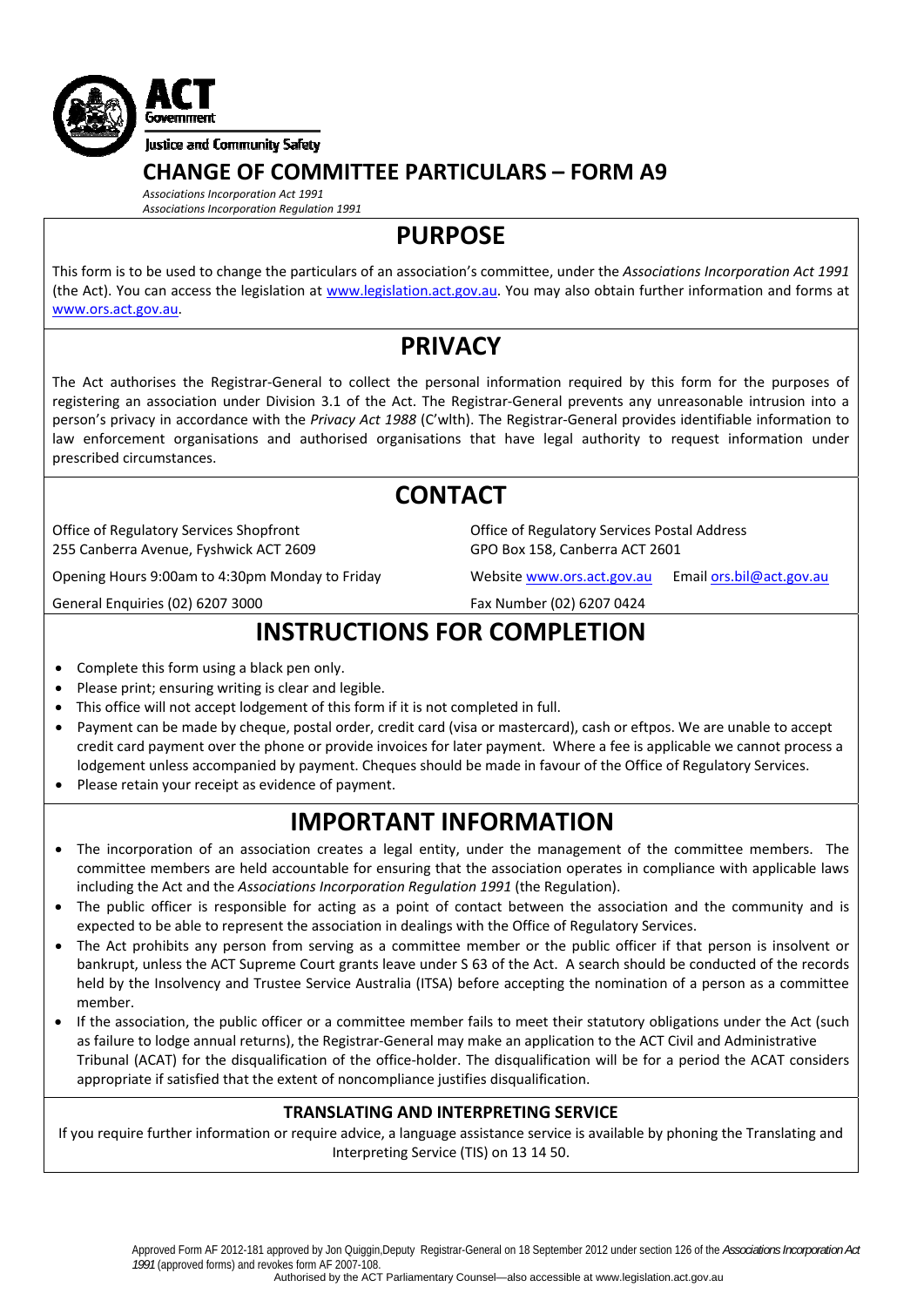

## **CHANGE OF COMMITTEE PARTICULARS – FORM A9**

*Associations Incorporation Act 1991 Associations Incorporation Regulation 1991*

### **1. ASSOCIATION NAME**

| <b>ASSOCIATION NUMBER</b> |
|---------------------------|
| l A0                      |

#### **2. NAME AND ADDRESS OF EACH CURRENT COMMITTEE MEMBER**

(The committee listed should be those current at the date of lodgement. If you do not want your residential address on the public record, please provide an alternative address which can include a PO box. If ther are more committee members than the form allows, please copy this page and attach)

| <b>COMMITTEE POSITION</b> | TITLE (Mr, Ms) | <b>GIVEN NAMES</b>         | <b>SURNAME</b> |
|---------------------------|----------------|----------------------------|----------------|
|                           |                |                            |                |
| <b>ADDRESS</b>            |                | <b>DATE OF APPOINTMENT</b> |                |
|                           |                |                            |                |

| <b>COMMITTEE POSITION</b> | TITLE (Mr, Ms) | <b>GIVEN NAMES</b>         | <b>SURNAME</b> |
|---------------------------|----------------|----------------------------|----------------|
|                           |                |                            |                |
| <b>ADDRESS</b>            |                | <b>DATE OF APPOINTMENT</b> |                |
|                           |                |                            |                |

| <b>COMMITTEE POSITION</b> | <b>TITLE</b> $(Mr, Ms)$ | <b>GIVEN NAMES</b>         | <b>SURNAME</b> |
|---------------------------|-------------------------|----------------------------|----------------|
|                           |                         |                            |                |
| <b>ADDRESS</b>            |                         | <b>DATE OF APPOINTMENT</b> |                |
|                           |                         |                            |                |

| <b>COMMITTEE POSITION</b> | TITLE (Mr, Ms) | <b>GIVEN NAMES</b>         | <b>SURNAME</b> |
|---------------------------|----------------|----------------------------|----------------|
|                           |                |                            |                |
| <b>ADDRESS</b>            |                | <b>DATE OF APPOINTMENT</b> |                |
|                           |                |                            |                |

| <b>COMMITTEE POSITION</b> | TITLE (Mr, Ms) | <b>GIVEN NAMES</b>         | <b>SURNAME</b> |
|---------------------------|----------------|----------------------------|----------------|
|                           |                |                            |                |
| <b>ADDRESS</b>            |                | <b>DATE OF APPOINTMENT</b> |                |
|                           |                |                            |                |